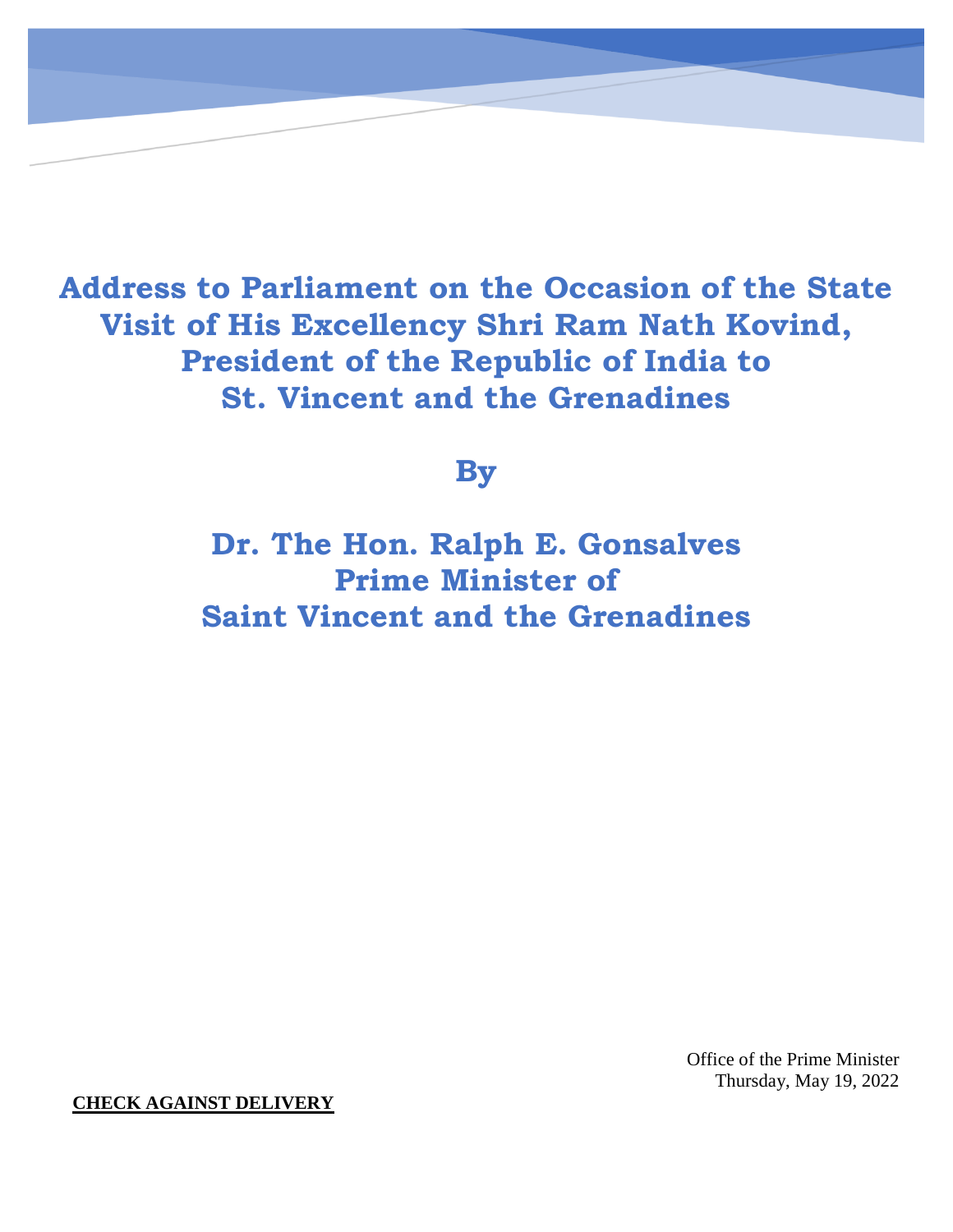## **ADDRESS TO PARLIAMENT ON THE OCCASION OF THE STATE VISIT OF HIS EXCELLENCY SHRI RAMNATH KOVIND, PRESIDENT OF THE REPUBLIC OF INDIA TO ST. VINCENT AND THE GRENADINES, ON THURSDAY MAY 19, 2022**

## **BY**

## **DR. THE HON. RALPH E. GONSALVES PRIME MINISTER OF ST. VINCENT AND THE GRENADINES**

## **MADAME SPEAKER, HONOURABLE MEMBERS:**

On behalf of our government and people, I formally welcome to St. Vincent and the Grenadines His Excellency Shri Ram Nath Kovind, the President of the Republic of India, his wife, his daughter, and official delegation. I take this opportunity, too, to express solidarity greetings to my friend, the Honourable Narendra Modi, the Prime Minister of India, his family, his government, and the magnificent people of India.

Today is truly historic in the relations between our two countries: It is the first time that the President of India is visiting us; and it is the first time, too, that the Head of State or any other high-office holder, of India is addressing our Parliament. Your Excellency, we are most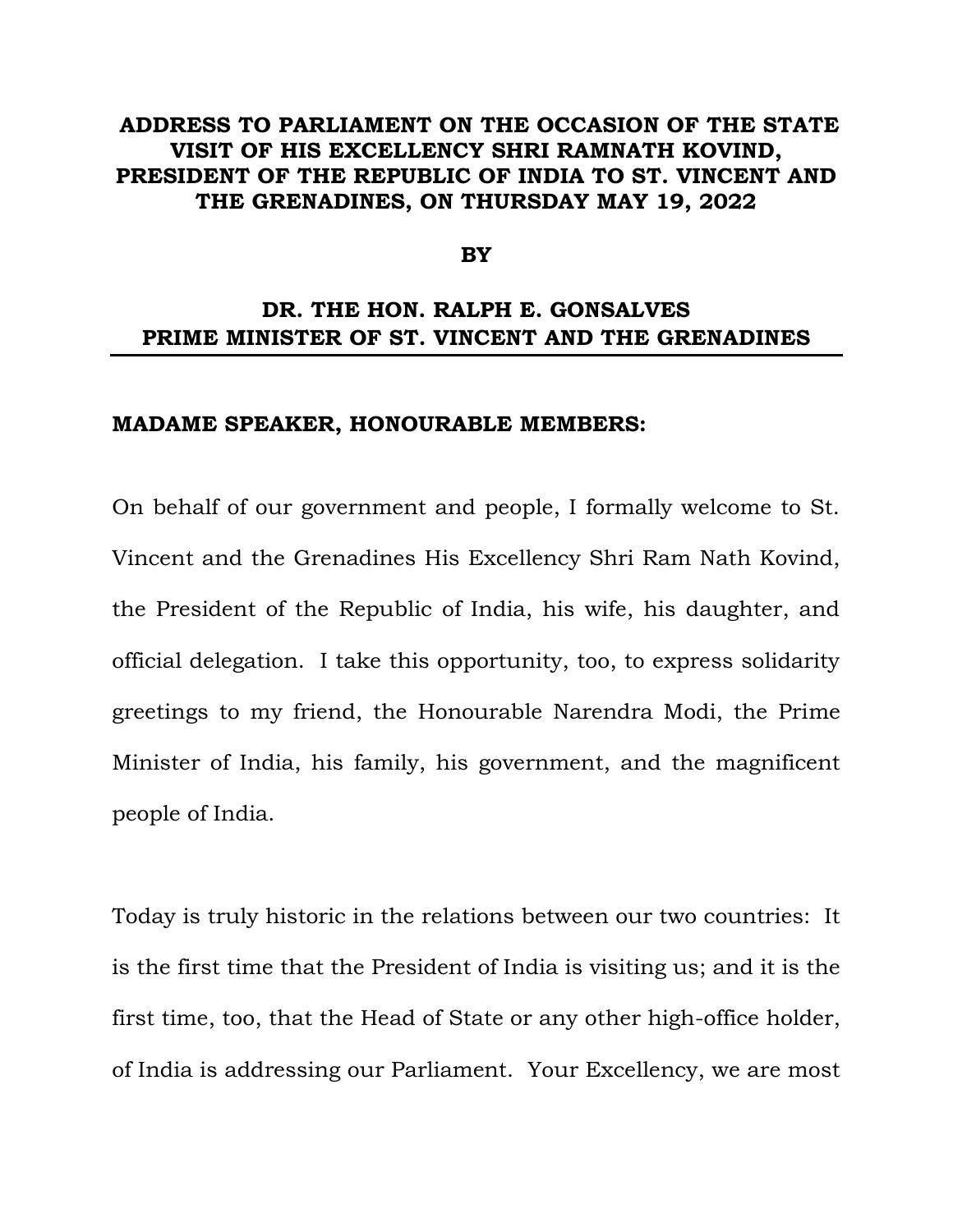honoured by your esteemed presence. We are thrilled that you have chosen to visit us, alongside Jamaica, on your current Caribbean journey. This is truly extraordinary; it is of inestimable consequence!

St. Vincent and the Grenadines and India are inextricably bound to each other through ties of blood; our commitment to democratic values and liberty; our stance of non-alignment from hegemonic power blocs globally; our quest for peace, security, and progress for all nations and peoples; and our practical bonds of friendship grounded in high principle and mutual interests. Your Excellency's visit will undoubtedly strengthen further our existing unbreakable ties which bind.

Your Excellency, between 1861 and 1881, the records show that 2,472 citizens of colonial India were brought to colonial St. Vincent as indentured labourers to work mainly on the plantations owned by Anglo-Saxons. The wrenching crossing of the "Kala Pani" — the taboo of the dark or black waters from India to the Caribbean — remains for our nationals of Indian descent not only a source of a painful dissolution of identity but also a resource for an enduring embrace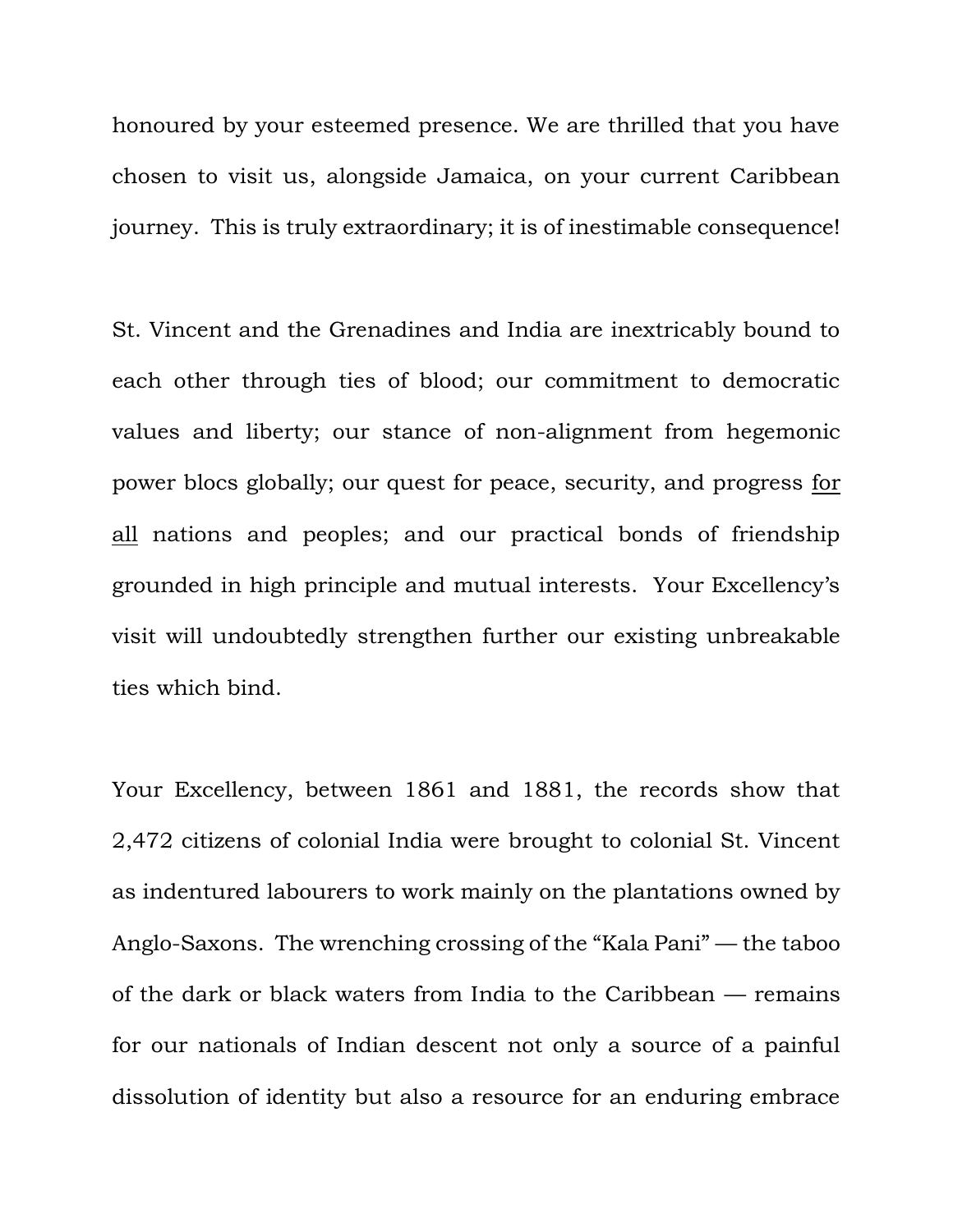of India and a simultaneous reconstruction of life and living in our Caribbean, in our St. Vincent and the Grenadines!

The incubus of British colonialism was unable to defeat or destroy the unconquerable spirit of our indentured brothers and sisters who came to us from the ancient Indian civilisation of glory, merit, and worth.

Through the fever of our history, and the process of creolization, the disparate strands of our population mix — indigenous Callinago and Garifuna, descendants of enslaved African bodies, of indentured Madeirans and Indians, of the Anglo Saxon planter-merchant elite, and the more recent arrivants from the Middle East — have evolved as an integrated whole, a metaphoric symphony of oneness in which the occasional dissonances are resolved or muted through our informal, even invisible, cultural well-springs or our formal institutions. From all this has arisen "a genius of our people", exemplars of social cohesion, inclusiveness, tolerance, and social solidarity in life, living, and production.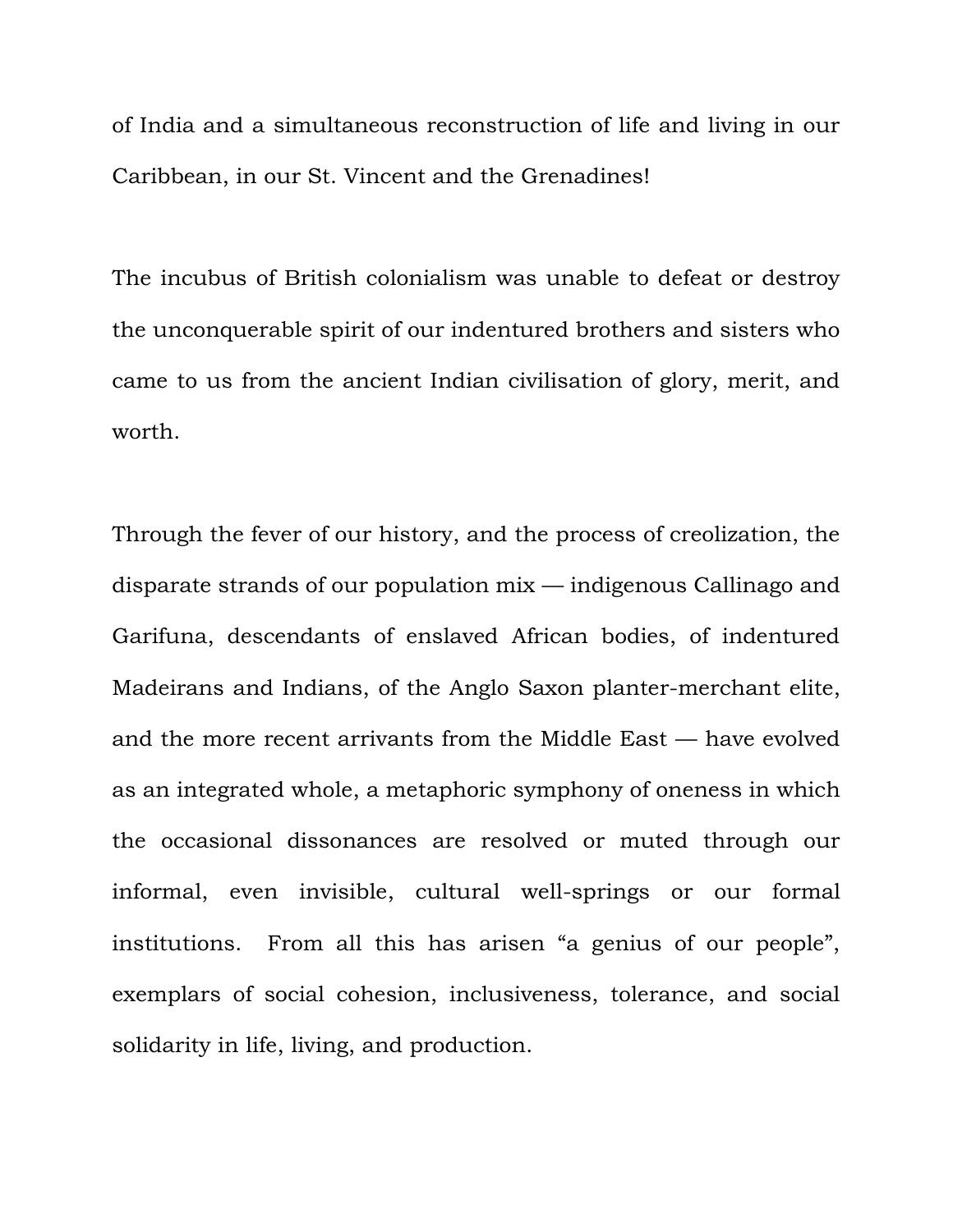[Thus, in our national life, in this our veritable symphony of oneness, the chords of India lives in us; so, too, the metaphoric songs of our indigenous forebears; so, too, the rhythm of Africa, the melody of Europe, and the home-grown lyrics of our Caribbean, our St. Vincent and the Grenadines!]

Your Excellency, daily in innumerable ways, the presence of India is felt in St. Vincent and the Grenadines beyond the impact of our treasured nationals who are the descendants of indentured servants from 19th century India. Today, professionals from India in various fields, including medicine, engineering, project management, information technology, and teaching, have come to live and work among us; many have become naturalised citizens of our country; many have children who are Vincentians by birth.

Through the outreach of the Indian government, the Global Organisation for Persons of Indian Descent, the Indian Heritage Foundation of St. Vincent and the Grenadines, and with the active support of the government of St. Vincent and the Grenadines, the joinder between our two civilisations is deepening and broadening.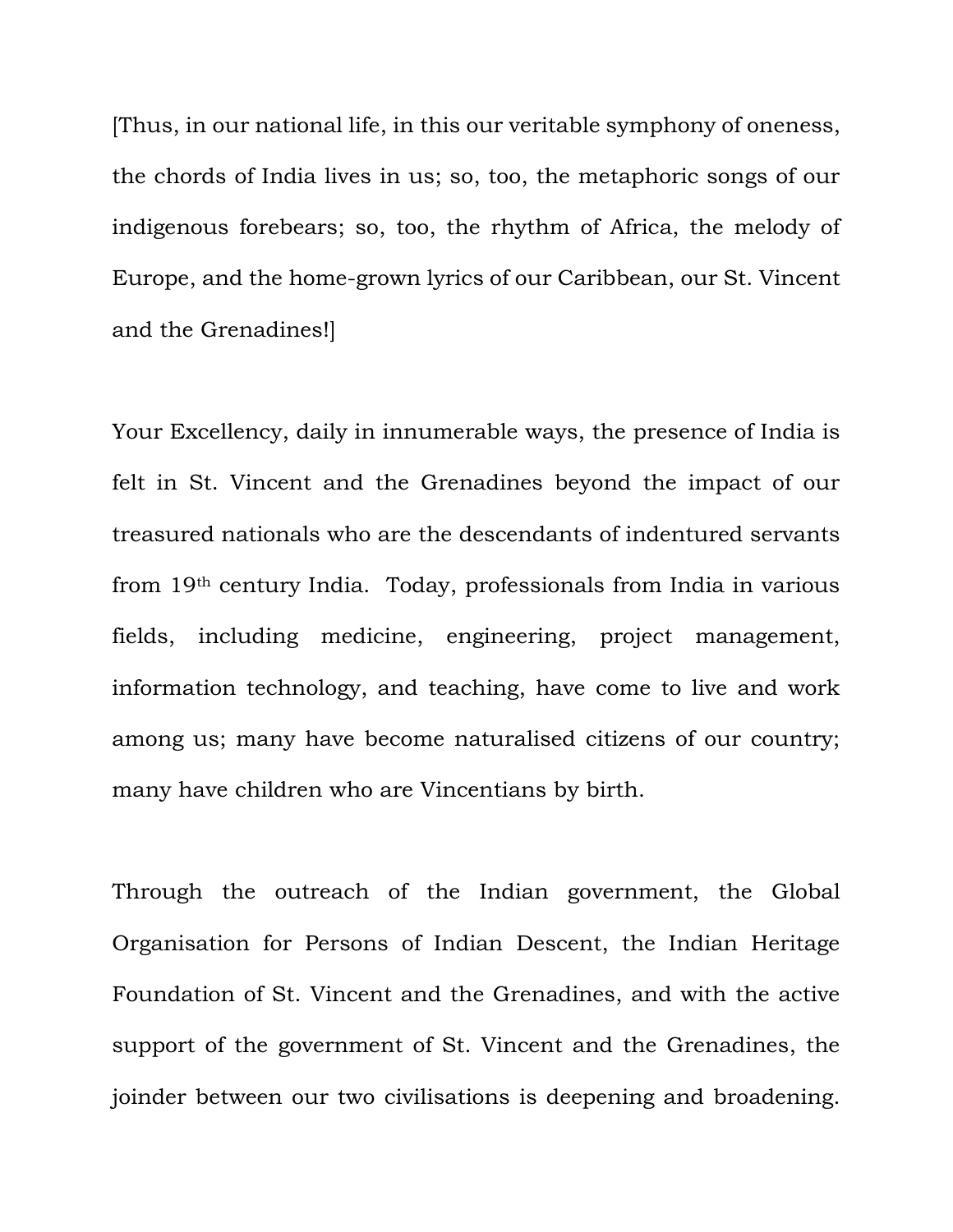This is a most uplifting enterprise! We commemorate, in remembrance and hopefulness, Indian Arrival Day, every year, in the month of June.

And, of course, our people have arguments about whether Brian Lara or Sachin Tendulkar is the best batsman of the 21st century. We watch the IPL on TV and we all have our favourite teams; and many of our people are Bollywood fans. Practically all of us are fond of Indian cuisine. The list goes on! And on June 21st every year we ought to follow India's lead in embracing the "invaluable gift" of the International Day of Yoga, to aid the unity of our minds and bodies, thoughts and actions, health and well-being.

Your Excellency, there is a beauty, an amazing grace and wondrous ease, in the telling story of the close bilateral nexus between our two geographically-distant countries of unequal power, conjoined within the frame of a multi-lateralism of nobility and compelling congruence: Our Caribbean civilisation, including its Vincentian component, is young, searching, and enterprising; that of India is old, revered, and vibrant; St. Vincent and the Grenadines has a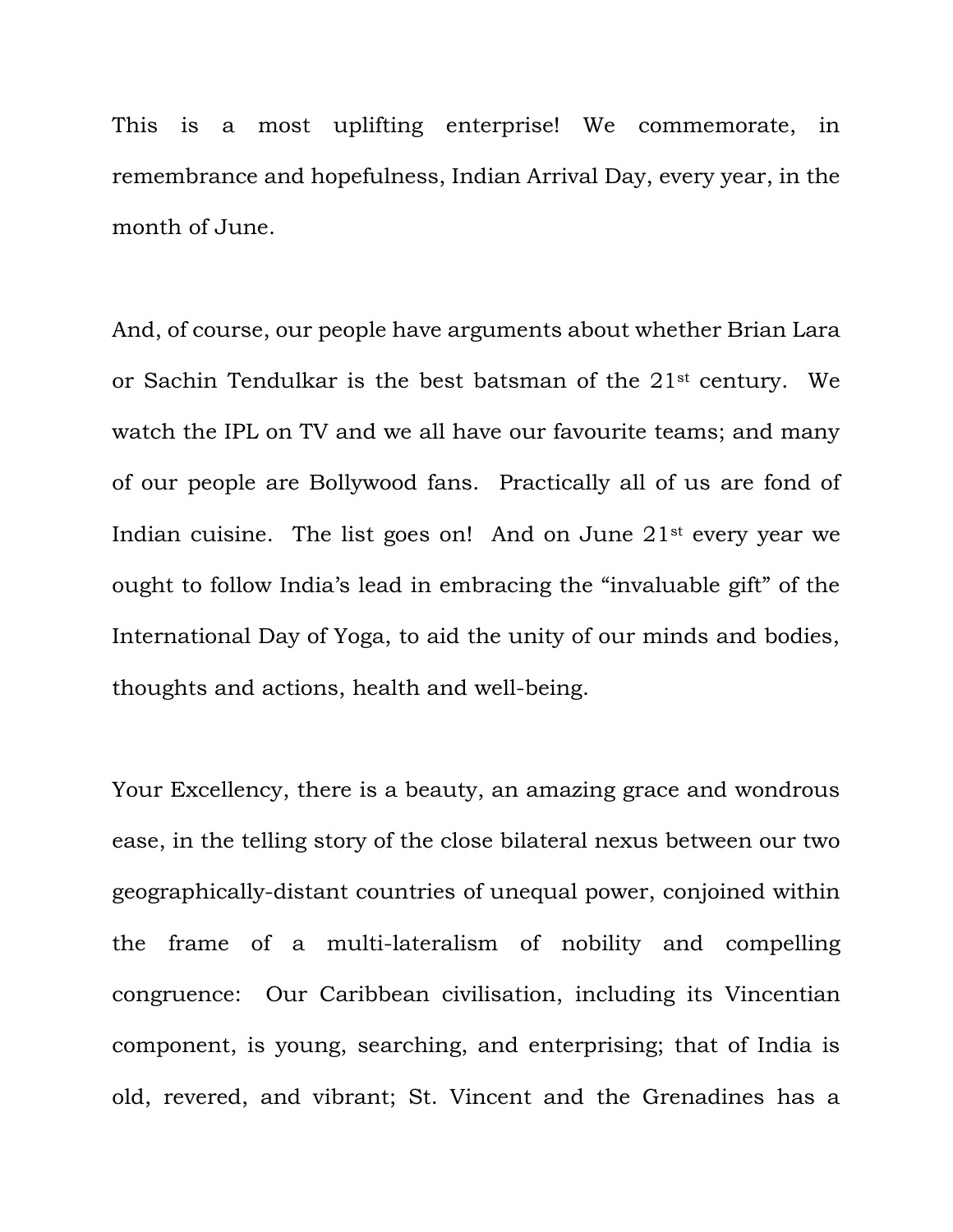population of 110,000; India's population is 1.38 billion, marginally second only to that of China; St. Vincent and the Grenadines' land mass is 150 square miles, India's territory covers 1.269 million square miles — the  $7<sup>th</sup>$  largest in the world; St. Vincent and the Grenadines has a Gross Domestic Product (GDP) of US \$870 million, India's is US \$3.54 trillion, the 5th largest economy in the world. India is a growing world power, which cannot be ignored; St. Vincent and the Grenadines, a small island development state, insisting on its rightful place at the global table.

Still, these unequal measures hamper not our close friendship: We work with each other in an equitable partnership in this complicated, challenging world to make lives more secure, more peaceful, more prosperous, more inclusive for all humanity. Globally, India is supportive of the agenda of Small Island Developing States; we share similar perspectives on climate change, on bio-diversity, land degradation, and desertification; we work closely together at the United Nations on practically every issue arising from the global political economy, including the reform of the United Nations itself, particularly in respect of the structure and functioning of the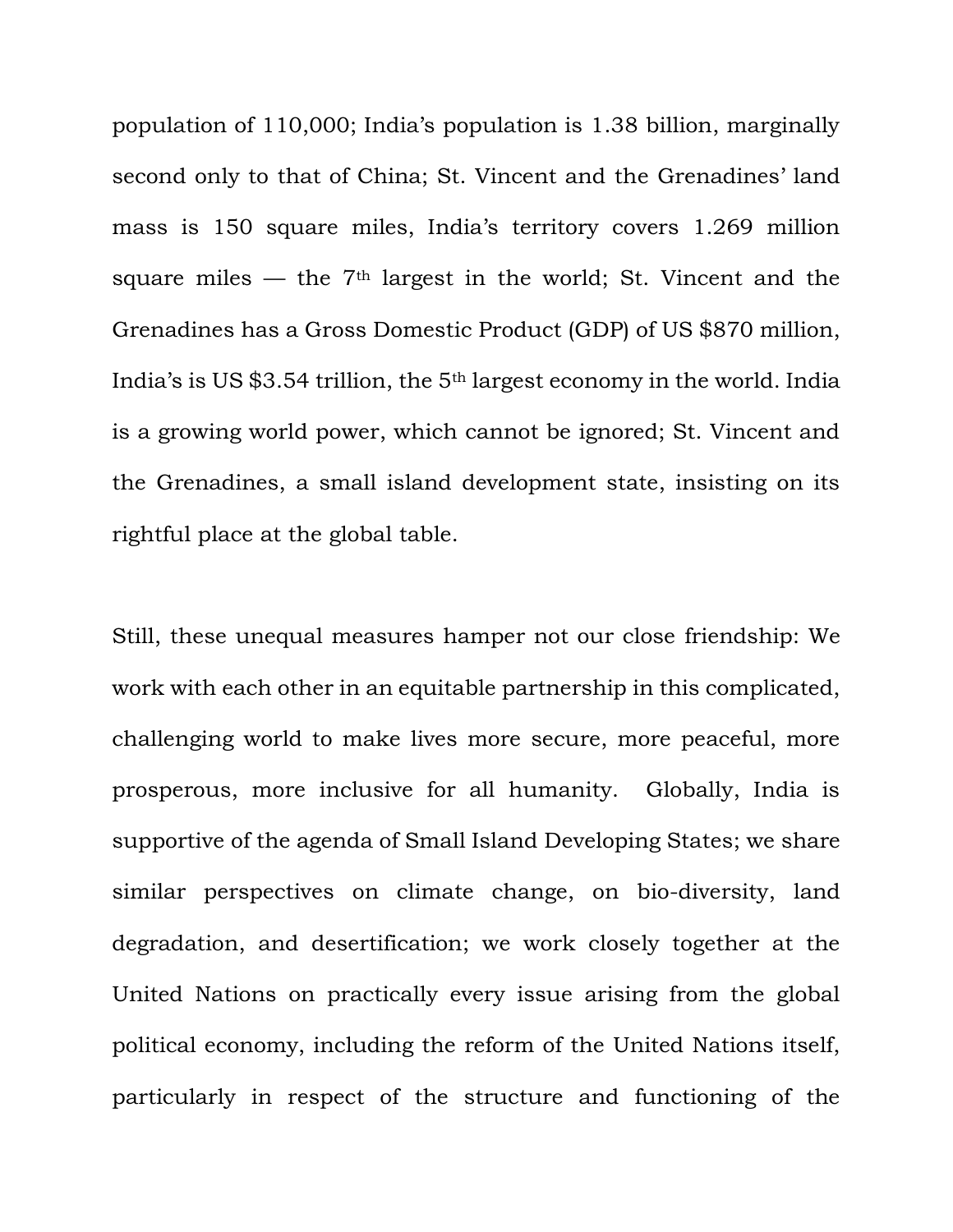Security Council; and we are in sync on the 17 Sustainable Development Goals, the achievement of which both our countries are deeply committed.

Further, our bilateral cooperation on education, cultural exchanges, science, technology, health, solar energy, disaster preparedness, "quick impact" projects, and the arrowroot industry, among others, are very beneficial to St. Vincent and the Grenadines. And through an initiative with CARICOM, India has offered to our region a generous line of credit of US \$150 million.

St. Vincent and the Grenadines is keen on deepening and broadening our relations. Importantly, we have accorded favourable consideration to the establishment of a diplomatic mission in India, a subject that I have discussed with Prime Minister Modi; I expect that this will be effected in 2023. I very much look forward to informal discussions with Prime Minister Modi on our further work together when we meet next month at the Commonwealth Heads of Government Meeting in Kigali, Rwanda. We are in search of investors